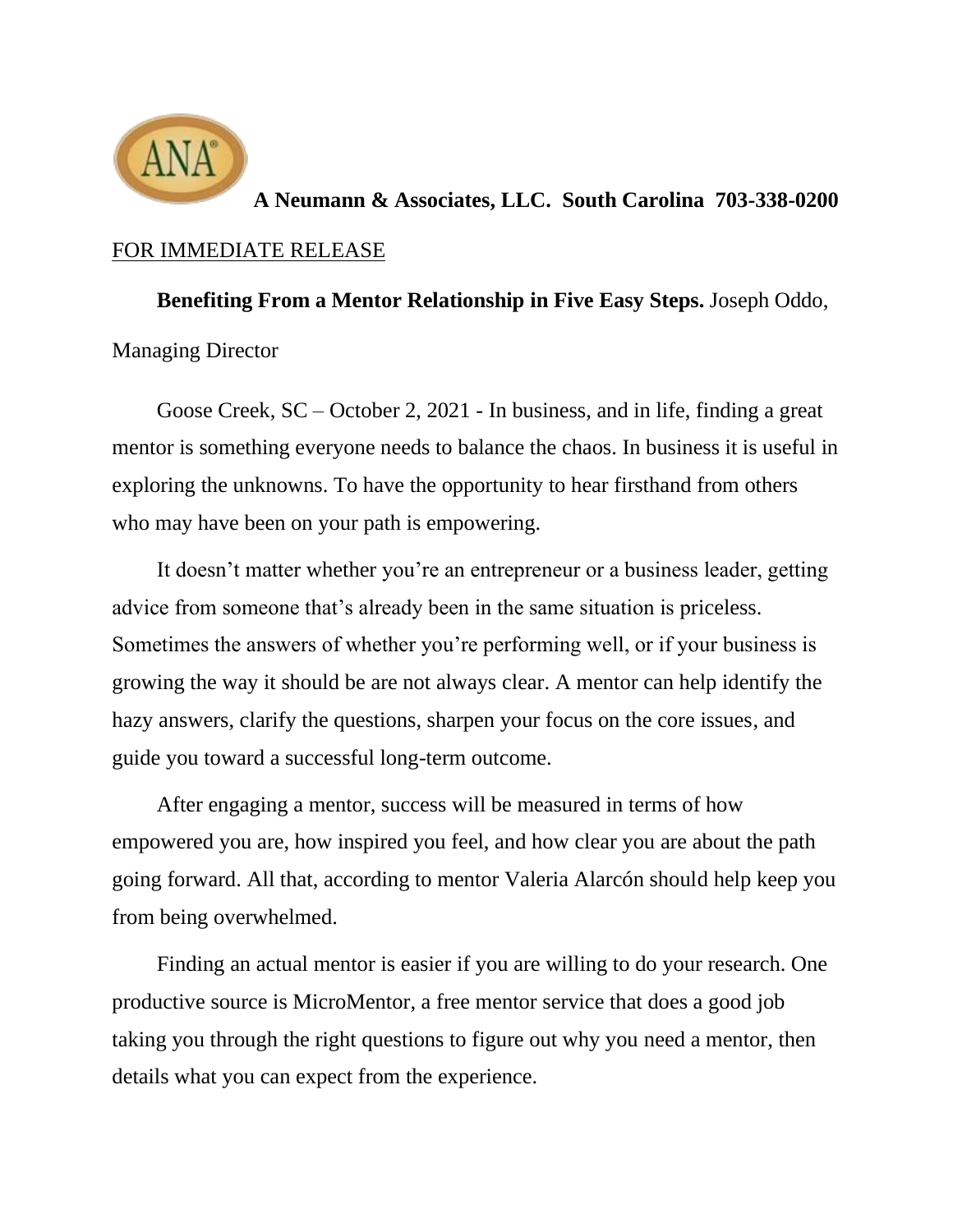Consider these tips in preparing for your first conversation with the person you think might be the ideal mentor for you. Whether they are a business broker in South Carolina or a librarian in Virginia, it is up to you to maximize the benefit of having a mentor. So:

# *Don't be afraid to ask questions*

That is the point. Dancing around certain issues will not produce the right results. You must be prepared to ask what you intended to ask so that you can get to a satisfying answer. Of course, this may take some courage to ask the important questions can really cement the relationship. But if you are in business, then you are already used to stepping out of the comfort zone, and plowing forward with questions. If you are unprepared to ask your questions, then the interaction is spoiled and you won't get sufficient answers. If that happens then you just move on.

### *Don't waste time*

Being efficient with your own time is one thing. Wasting someone else's time is extremely disrespectful. That doesn't mean that you should rush. It does mean being prepared, and creating a good atmosphere, or quiet enough setting if meeting in person. Set up a room where you can talk clearly, and always have spare time before the call. Alarcón emphasizes working together holistically and comprehensively in a way that people, planet and profit are part of the equation. She meets with her mentees every  $2 - 3$  weeks via Zoom.

She adds, "Folks are engaged. They are keeping themselves accountable, and reaching out when they need help."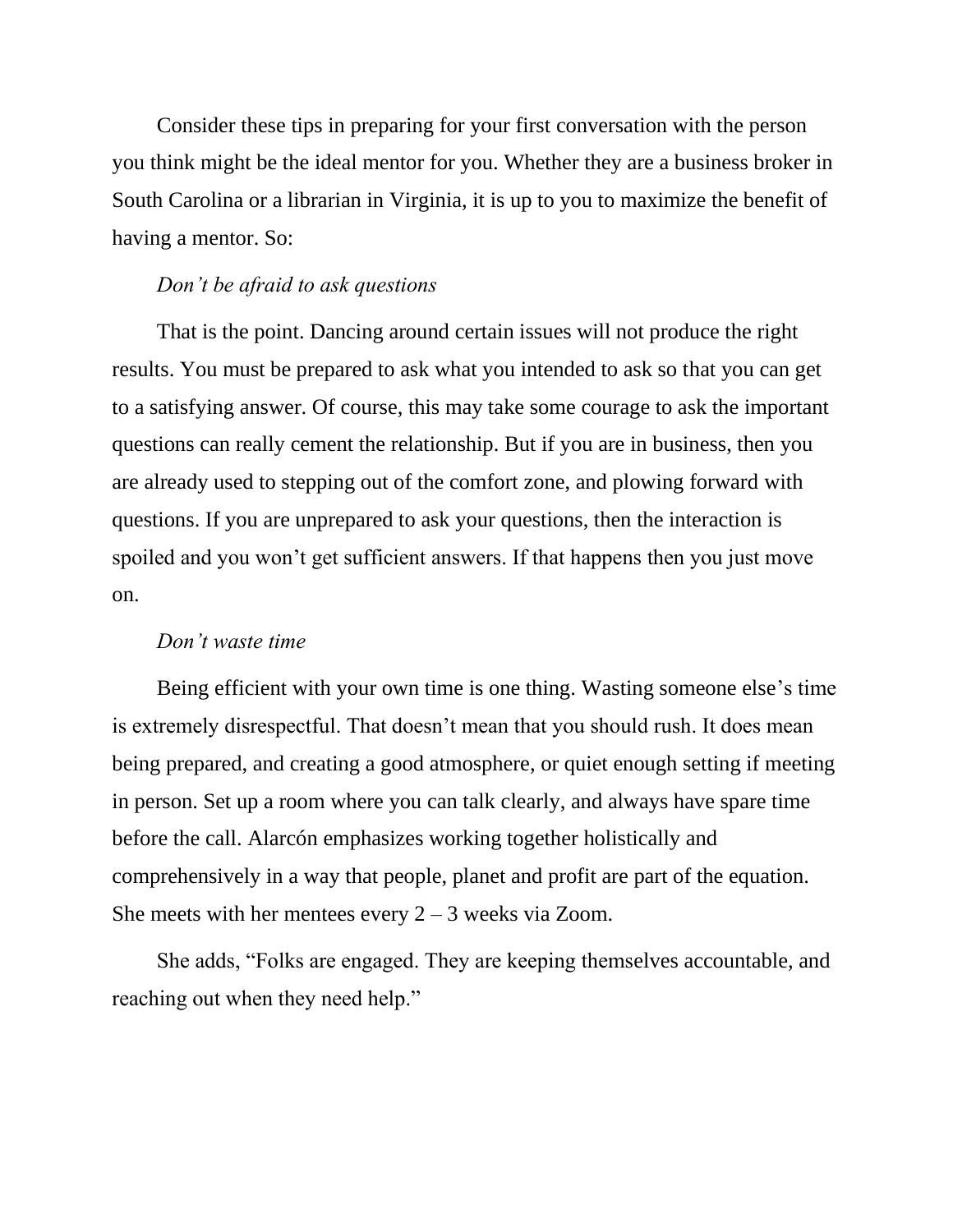### *Be prepared about both the topic and the person*

Do your homework in advance of the conversation. If you are discussing business topics with the mentor, be aware of how they approach those topics. A five-minute online search is a poor way to try to start a conversation. Ideally, you want to do as much research as you can beforehand. If time allows, read their articles and books. The more you know about your future mentor the easier it'll be for you to connect about the subjects that you need to discuss.

#### *Figure out what to talk about besides the initial topics*

Creating a meaningful conversation is ideally the best outcome for both you and your potential mentor. Investing in conversation skills is a smart move. Make your questions challenging. In other words, don't just ask simple questions that Google could immediately answer. Focus on talking about related subjects, underlying causes, related issues, unforeseen possibilities. You're on the right track if you make the conversation immersive.

#### *Create a dynamic interaction*

This means to always try to give as much as you take. It's a nuanced approach to an already serious matter. Simply asking your questions and then walking away is never enough. Try to add something to the conversation yourself. Something that the mentor could latch on to so that there will be an actual interaction, instead of something like an interview.

Mentors need support too. They are equally empowered by their mentees and share in their success. Valeria Alarcón states, "When we work together, we win together."

Always be polite while you're deep in a conversation. Even if you have to end it early, be as professional as possible. Most important of all, don't derail from the